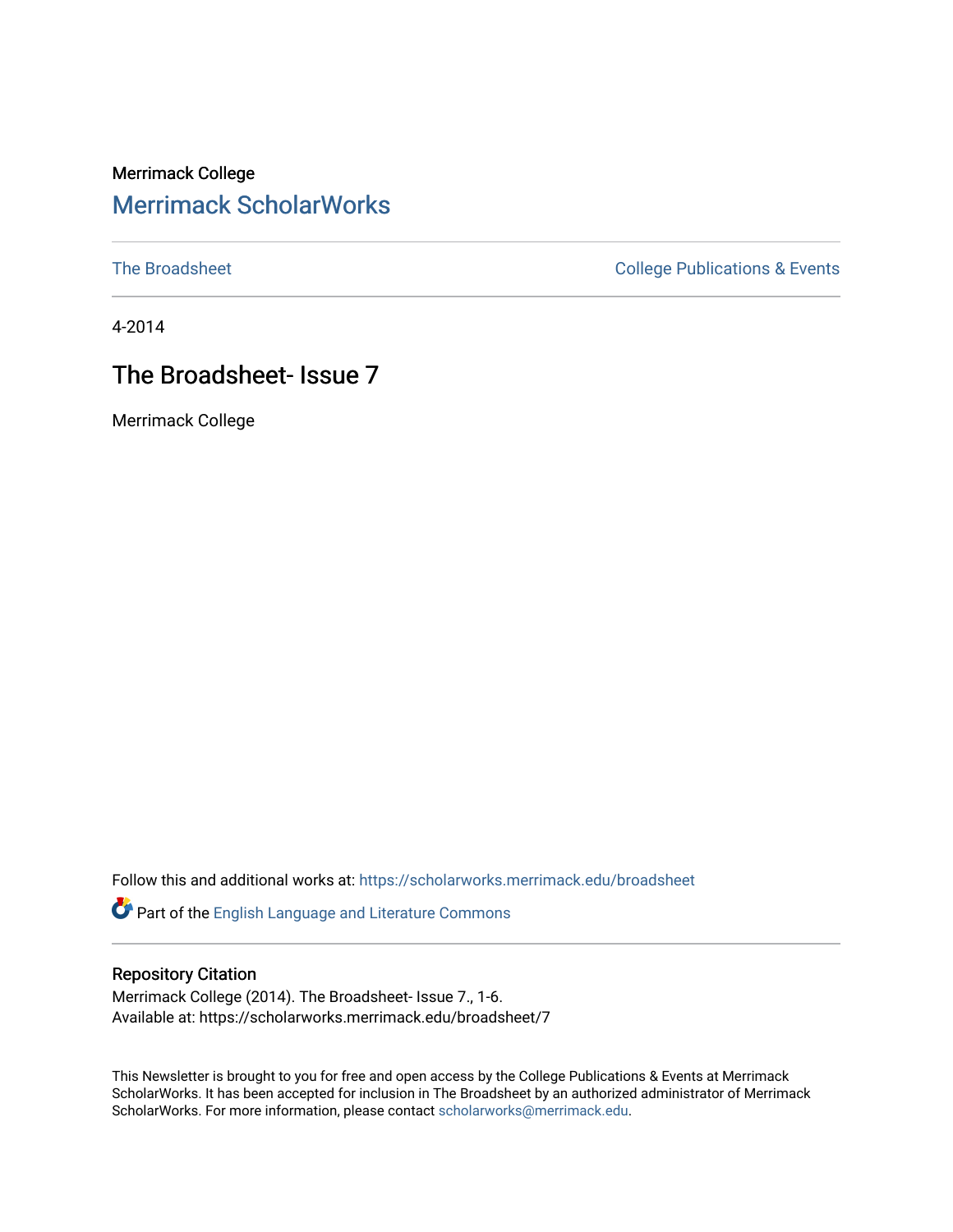# THE BROADSHEET

# Student Profile: Chris Mason by Alison Leonard

As an intern for CBS Radio in Brighton, Senior English major and Business Administration minor Chris Mason has successfully combined his interest in sports and writing, paving the way for his dream career as a sports journalist. Mason landed the internship in January after seeing a posting on their website, and has done a variety of tasks in his role since. Working specifically for 98.5 *The SportsHub*, Mason assists with the Gresh and Zolak show by attending production meetings and transcribing website posts. In addition, he works in the digital department writing articles about local sports teams, posting videos, and creating photo galleries for the Sports section of CBS Boston's website.



*continued p. 2*

Issue VII, April 2014



*Bob Finch with Professor Vatalaro at the Writers House*

# Acclaimed Cape Cod Writer Robert Finch Reads at the Writers House by Alison Leonard

As I sat in the Writers House listening to non-fiction prose writer Robert Finch read material about the Great Beach, which stretches from Provincetown to Chatham, I could not help but look behind him and out the windows of the Writers House at the trees starting to come back to life in the warm springtime sun. After such a long, trying winter, it's difficult to imagine anyone would be willing to relinquish such a comforting sight. Yet, Finch's beautifully captivating descriptions of Cape Cod entirely made me wish that I was instead looking upon the crashing blue waves and virtually endless stretches of beach he was describing. With each passage he read, I could almost feel the salty breeze on my skin and hear the ocean rushing at the shore.

However, Finch provided more than just eloquent descriptions of the Cape Cod landscape during his reading. In his wonderfully crafted prose he meditated upon the relationship between man and nature, exploring parallels and intersections between life and the beach. In a particularly moving passage, Finch explained how the constantly changing landscape of the Outer Cape, with its rogue waves, undertows, and powerful, cutting winds, mirrors the need to overcome challenges and adapt throughout one's own life. In addition, as a means to capturing how life has both wonderful and difficult moments, Finch consistently described Cape Cod as peaceful, yet destructive. From Finch's point of view, there appears to be something calming about witnessing the haphazard ways in which the waves erode the beach, changing the landscape at every turn, but always remaining beautiful.

In addition to making the audience think about such parallels and relationships, Finch was also able to make them laugh, showing the breadth of his talent. In particular, he extended his metaphors between life and the beach to include even human sexuality, doing so in a comical way. It seemed as if, for Finch, there is no aspect of life not reflected somehow in or connected to the unique

*continued p. 2*

Included in this Issue: Bob Finch Chris Mason New England Shore Broadsheet Farewell Andrea Cohen Reads English Awards Gregory Lingley New Courses

*An official publication of the Merrimack Colege English Department, The Broadsheet is published monthly during the academic calendar year. Its mission is to celebrate the English Department's role in promoting the literary arts on campus, to acknowledge the accomplishments of faculty and students, to profile students and alumni, and to create a forum in which issues relevant to English studies can be discussed.*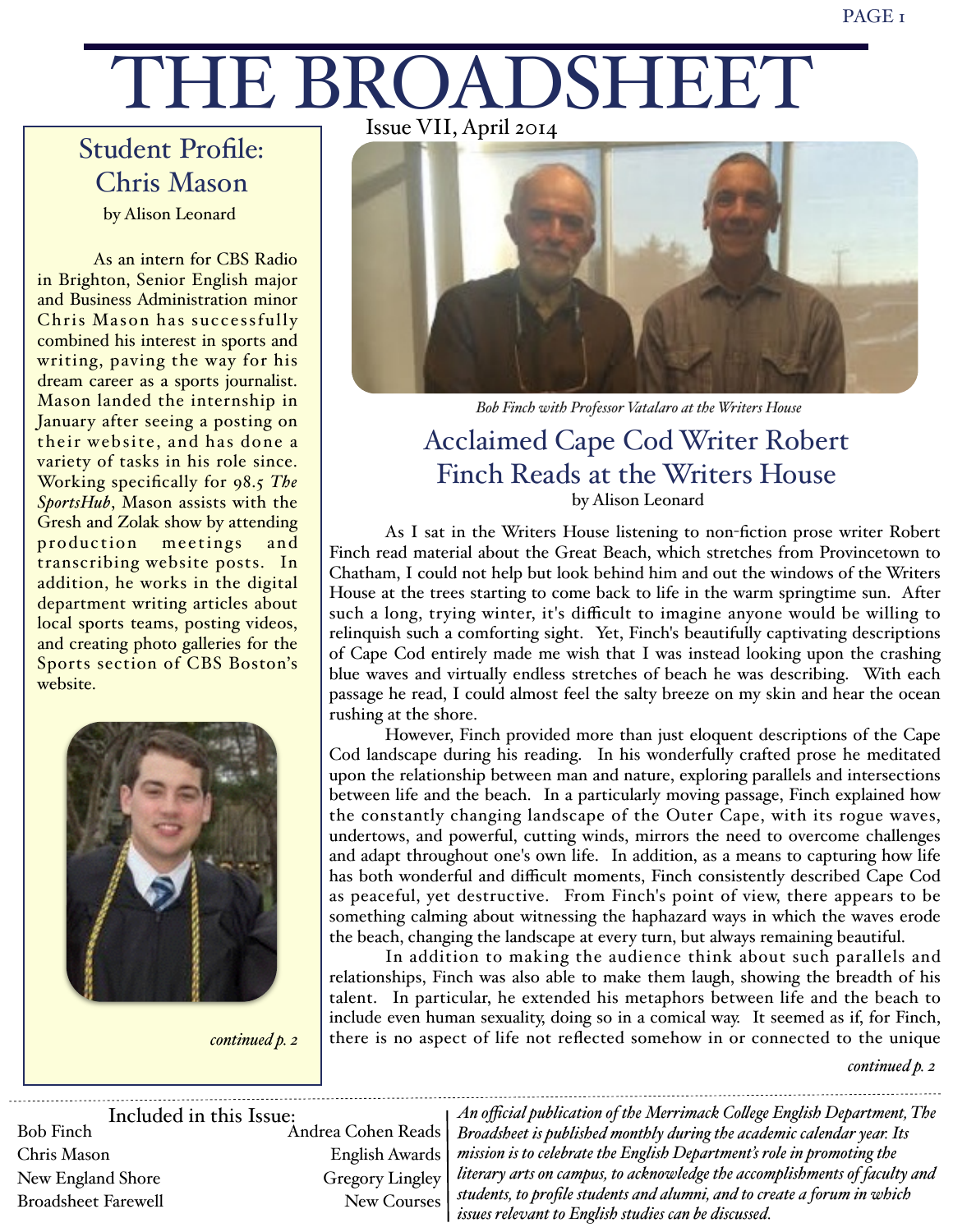#### PAGE 2

#### *Finch cont. fom p. 1*

#### *Mason cont. fom p. 1*

A self-described sports nerd, Mason explains, "I'm always watching sports somewhere, and I love playing pick-up games with my buddies." Mason hopes to translate this passion for sports and his talent for writing into a career after graduation. "I'd love to get into sports journalism," he says. "I'm not letting the dream of getting paid to watch sports die." Although CBS isn't currently hiring, Mason's experience with them will certainly help him as he begins to apply for jobs with local newspapers.

Sports and writing have also been integral parts of his experience at Merrimack. He currently writes for the Sports section of *The Beacon,* and also works as a tutor in the Writing Center, assisting students from all academic backgrounds. Mason also looks fondly on his experiences in the English department. "I believe we have one of the brightest communities on campus, and it really shows when debates spring up in English courses," he explains. Mason cites Dr. Branca's *Beowulf* class and the discussions held in Dr. McWhorter's classes as some of his favorite memories.

Mason also made the most of his time in college by studying abroad in Dublin during the spring of his junior year. Another of his favorite trips was when he got to attend this year's Super Bowl in New Jersey with his father, something he describes as a "surreal experience." When he's not watching or writing about sports, you can find Mason bartending at Rolf 's Pub or watching HBO's "True Detective."



landscape of the Outer Beach. However, as he described, the viewer/explorer is just as important as the landscape. In one of his personal essays, Finch discussed a visit he had from a friend of his who lives in the Berkshires and was experiencing a difficult time in his life. This friend felt more of a connection with the stability of the mountains than with the chaotic ocean swells of the Cape. For each individual, it would seem, different landscapes cultivate different perspectives and establish different bonds.

Finch's unique relationship with the Cape Cod landscape undoubtedly comes from an intimacy born from decades of exploration and close examination. He has lived on the Cape for over forty years, and has become well-known for his writing. His radio show, entitled "A Cape Cod Notebook," which continues to air on WCAI, won the 2006 New England Edward R. Murrow Award for Best Radio Writing. In addition, he has published numerous essays and books, the first of which, *Common Ground*, was nominated for a Pulitzer Prize. He was also awarded the New England Booksellers' Award for lifetime achievement in Non-Fiction in 2001.

Before the reading, Finch met with students from Professor Paul Vatalaro's "The New England Shore" seminar to discuss his own work, in addition to the work of other New England coastal writers, such as John Hay, Henry Beston and William Sargent. This meeting was particularly fitting, as the class involves field excursions to local coastal locations, including the Cape Cod National Seashore. Though Finch said he was pleased to visit the North Shore, I'm sure I was not the only one in the audience envious that he would be returning to his home in Wellfleet.



*Hatches Harbor, Provincetown, Massachusetts. Pictures taken during a New England Shore field excursion. For information on the course, read on!*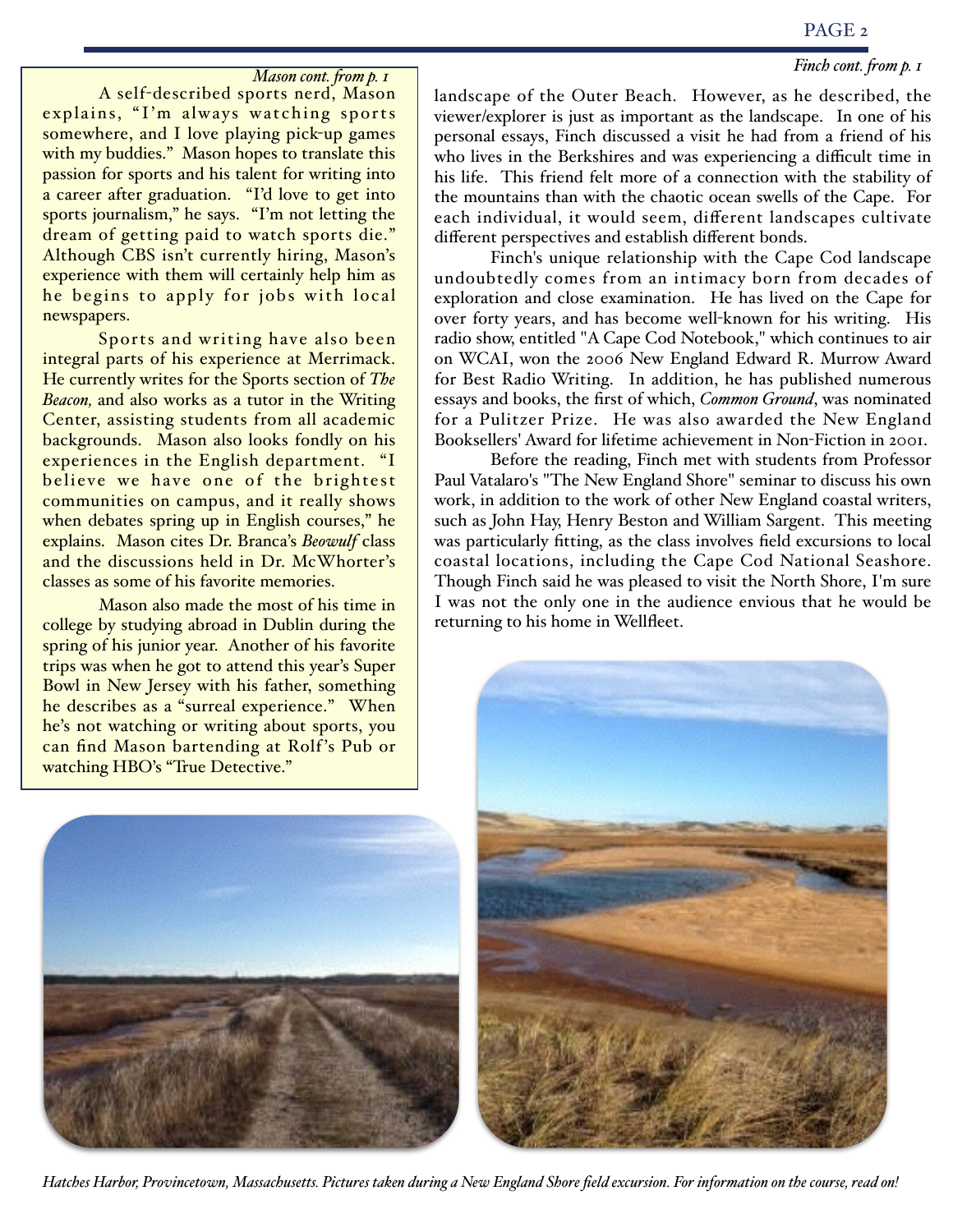#### Exploring the New England Shore by Alexandra Lynch

 It was the time of year when the sun just begins to beat down its warm rays again while the wind is still clinging to the blistery feel of winter. I, as others did, had cleared my schedule weeks ahead of time in anticipation for this day, and there we were, standing amidst the Provincelands dunes of the Outer Cape on a Saturday "class."

 The New England Shore was a pilot course, conceived by Dr. Branca and Dr. Vatalaro, designed to give students an opportunity to study the effects of regional climate on a body of writing and to experience the characteristics of that climate for themselves. They also saw the

course as an opportunity for the English program to begin taking better advantage of its location. Dr. Vatalaro, who taught the seminar, decided it should include a site visit to the Outer Cape, as well as another short trip to Parker River National Wildlife Refuge, located on Plum Island, Massachusetts. Students in the course could now not only read about the New England coastal climate and its connections to literature,

but also truly feel it for themselves. Junior English major Michelle Norton says of the trips: "Our senses are charged by an inner understanding of setting and mood when we read, so being in the actual place and weather of a writer's home, or place of focus, was enlightening. The excursions shaped the course to be something beyond classroom discussions into experiential learning vital to thorough analysis of our course material." Senior Environmental Studies and Sustainability major Jonathan Stringi attests to this observation, saying, "I was able to have my own experiences in nature by visiting these locations and could compare and contrast my experience with the writers' experiences."

A highlight of the course was that students got to meet award winning Cape Cod naturalist writer Robert Finch, whose books include *Common Ground*, *The Primal Place*, *Outlands*, and *The Cape Itself*. The

Writers House hosted Finch for a meeting with The New England Shore class group, which was followed by a reading of what will become a new book Finch is writing devoted to the Great Beach of the Outer Cape. "The opportunity to meet with Bob Finch was a privilege that I feel extraordinarily lucky to have had…" senior English major Bobby DiSorbo says. "The ability to hear a writer that I was studying, in his own voice, explain what he believed were the undercurrents of his body of work was invaluable."

Students in the course also read Henry Beston's *The Outermost House*, a collection of writing by John Hay,

Celia Thaxter's *Among the Isles* 

*of Shoals,* William Sargent's *The House on Ipswich Marsh*, and Wyman Richardson's *The House on Nauset Marsh*. In reading these works, the class focused consistently on one question: How does the New England coastal climate shape writers who reside and/or were born here? Tony Rossetti, a junior English major, observes, "The New England coast's mercurial

environment changes from week

to week, and sometimes day to day -- so much so that one could experience the harsh winds of a nasty Nor'easter and the calm sun of a 65 degree day all within the span of a week. It has imbued the writers enamored by it with a great reverence for both its destructiveness and its restorative powers, engendering a deeper understanding of man's fragile connection with nature."

By walking some of the same pathways as the writers they have been reading, the students of The New England Shore have proved that this new type of course offering is not only a successful, but more importantly an enjoyable, way to study literature. Dr. Vatalaro says he plans to offer a second iteration of the course during the fall of 2015, adding one more field excursion to the Outer Cape, and two new texts, Thoreau's *Cape Cod* and Huntington's *The Salt House*. The course will be capped at 12 students and it will feature the same mixture of critical and creative assignments.

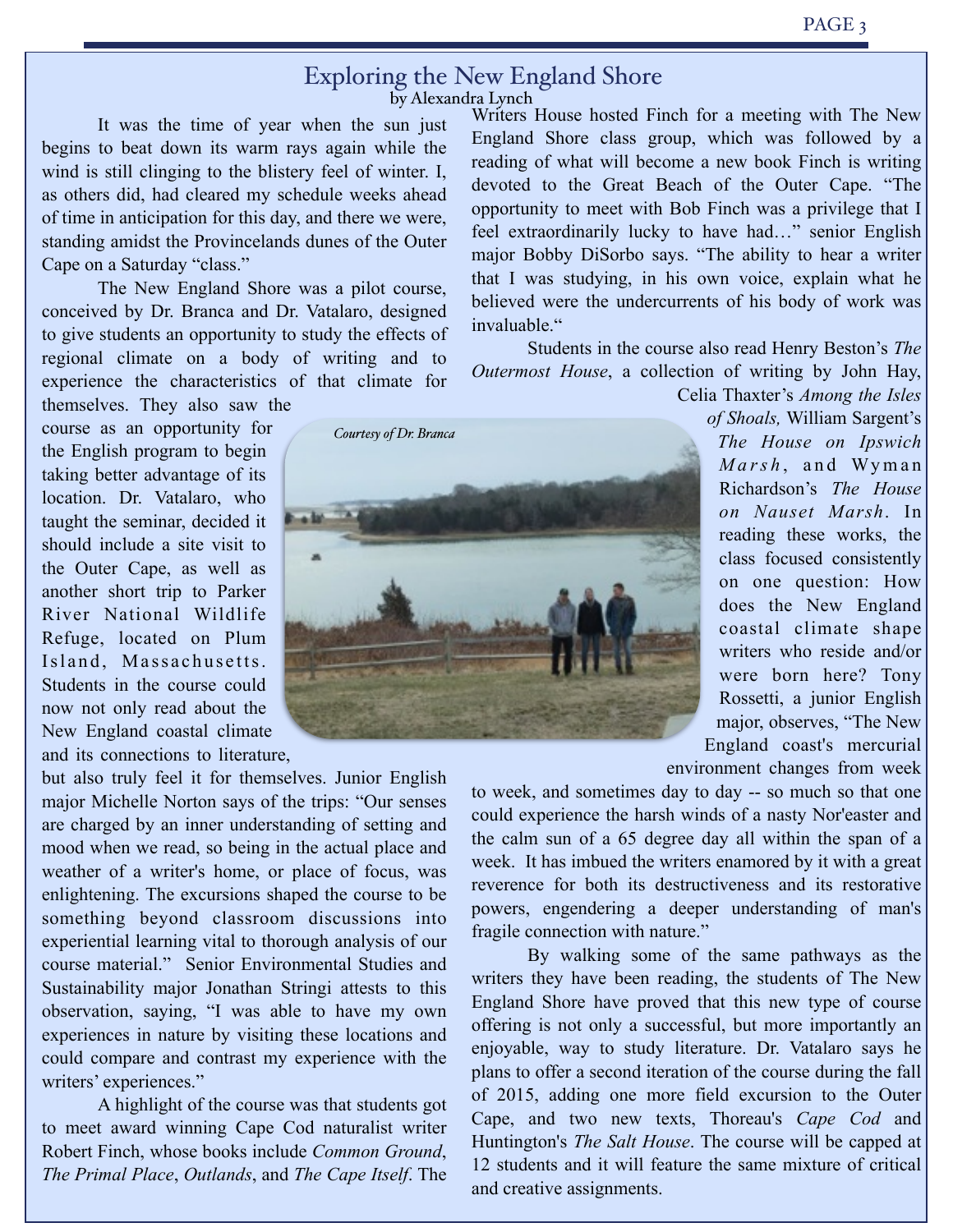

# Prepared for the Next Chapter

by Alison Leonard and Laura Stevens

When we first met as sophomores, it was uncanny to see just how much we had in common. Both of us were commuters double majoring in English and Psychology and we clicked pretty instantly, gossiping and telling stories on the first floor couches in Sullivan Hall. Since then, we have shared multiple classes in both departments, and were excited to learn last year that we would also be working together on *The Broadsheet*, one of the English department's newest internship initiatives. And, as of February, both of us are now licensed Zumba® instructors; Laura's fun, energetic classes finally inspired Alison to take the leap!

While college has at times been challenging and stressful, it has also been an amazingly educational, rewarding, and fun experience, especially considering all the wonderful friends we've made- like each other. No one can deny the importance of academics- certainly not perfectionists like the two of us- but to us, college has been about so much more than papers and tests. It has been about discovering who we are and who we would like to become in the future, and about meeting the people who have influenced that journey- friends and professors alike.

The English department specifically has been hugely influential in our time at Merrimack. They've done so much more than just get us excited about literature. They've made us believe in ourselves, strengthened our skills,

and have helped immensely in preparing us for the next chapter in our lives. In turn, it's been wonderful for us to see the English department grow and change so significantly in just the short time we've been here, as well. We've loved seeing members of the department so energetic and excited, especially Professor Vatalaro, with whom we've worked closely on this new newsletter. With his enthusiasm and guidance, we have no doubt that *The Broadsheet* will continue to provide an excellent internship experience for other students like us. We would like to thank all of the professors and Helene for making us feel so welcome during our time here.

As our time at Merrimack comes to a close, we know many aspects about our lives are about to change. Laura will be pursuing a Masters degree in Clinical Mental Health Counseling and a career as a guidance counselor, while Alison will be busy working on a Masters in Public Relations at Boston University. But while we no longer have the same classes and internships to keep us together, we'll still have plenty to catch up on over coffee-- our new schools and lives, maybe some new Zumba® choreography, and definitely some reminiscing about our time at Merrimack College.

# Making a Poem Sound Right: Andrea Cohen Reads at the Writers House

#### by The Broadsheet Staff

When a poet reads from her own work, voice revitalizes words. The experience can be a powerful one, especially for someone attending a poetry reading for the first time. On Thursday, April 10, students enrolled in the Introduction to Poetry course, who had spent weeks studying Director Andrea Cohen's 2011 volume *Kentucky Derby*, got the opportunity to hear her perform a reading of her own work at the Writers House.

 Cohen read several poems from *Kentucky Derby*, especially those students had earmarked at their favorites, such as "To Whom It May Concern" and "Self Portrait with Chainsaw," along with many new poems that will appear in a forthcoming volume titled *Furs Not Mine*. Students were delighted that Cohen often commented on the backgrounds of poems before she read them. She closed by fielding questions from the audience, many of which students had raised during class discussion--about writing and revising, about the presence of autobiography in her poetry, about how and when one comes to write poems in the first place, and about the importance of a poem sounding right.

 Interviewed after the reading, Sports Medicine major Jocelyn McClain said, "after studying *Kentucky Derby* by Andrea Cohen I knew she was one of my favorite authors, but listening to her speak her own poems gave me a completely new appreciation of her work. It added a new level of emotion into each one. It's one thing to simply read words on a page or even to read them aloud to yourself, but only the poet can truly feel and read the poems the way they are meant. It was an honor to get to experience her work 'in the flesh.'" *continued p. 5*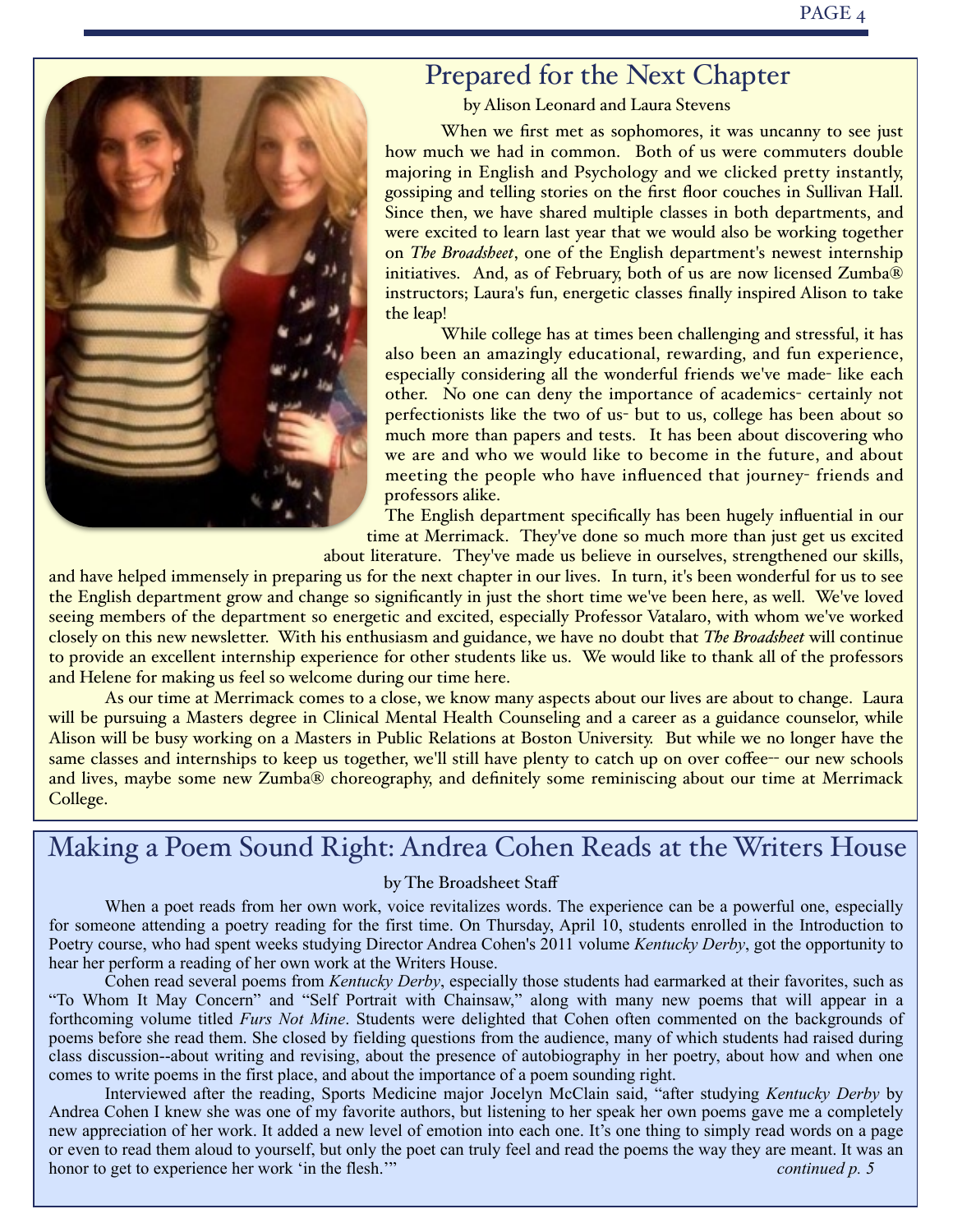#### *Cohen cont. fom p. 4*

 Troy Gilbert, a Business major with a concentration in Management, echoed McClain's perspective, saying "the sound of her voice reading my favorite *Kentucky Derby* poems both clarified the mystery of her poems and brought them to life. Andrea is an exceptional reader and writer and I am very honored that I got to see her perform in person." Said Criminology major Amanda Moronta: "To hear a poet speak in person was very inspirational" and she added that the best part about witnessing Cohen's performance was that her voice seemed to lift her words off the page, creating possibilities for meaning she'd not noticed before.

Collaboration between the Writers House staff and the Merrimack faculty will continue to create opportunities for students to listen to and interact with writers whose work they've been studying.

### First Annual English Awards Ceremony Held at the Writers House by Diana Le

The first annual English Awards Ceremony paid tribute to several deserving Merrimack students. The event took place on the 24th of April at the Writers House and featured remarks from Dr. Steven Scherwatzky, English Department Chair, Dr. Ellen McWhorter, faculty advisor to the Merrimack Sigma Tau Delta chapter, Jennifer Hanselman, a 2013 English alumna, as well as poet Colleen Michaels, guest speaker for the event.

Serving as master of ceremonies, Professor Scherwatzky opened the event by providing an overview of the English Department's recent program changes (which led to the formation of the very Writers House in which the event took place) and by adding that the department's progress since last summer has helped make this one of the most memorable years he's had in his 24 year career at Merrimack.

Assistant Professor Ellen McWhorter took the podium next in order to review the Sigma Tau Delta mission and scope with the audience and to introduce Jennifer Hanselman, who completed the English program in December of 2013. Dr. McWhorter noted that the Merrimack honor society represents one of approximately 800 Sigma Tau Delta chapters internationally, and said that the high point of this year's chapter activity for her was accompanying Hanselman to the national convention in Savannah, Georgia, at which Hanselman presented her paper "Form in *Winesburg, Ohio*: A Reflection on Modernism."

Hanselman encouraged members of the Merrimack Sigma Tau Delta chapter to consider submitting papers of their own for the following year's national meeting, emphasizing that the conference environment had not been the least bit intimidating, because it consisted exclusively of student scholars who were excited to "listen" and cared about "what you have to say."

*continued p. 6*

#### Student Profile: Gregory Lingley by Diana Le



once they reach middle school.

As one of the small number of men enrolled in the English program here at Merrimack College, getting to know Gregory Lingley (class of 2015), is a must. The Amesbury, MA native is pursuing a career in teaching, and he is minoring in middle school Education as well as American History.

When asked how and when he knew teaching was his calling, Greg, as he likes to go by, replied, "I didn't know. I knew I didn't want to sit in a cubicle all day. I figured it out [at the] end of sophomore year. I realized I was a kid who challenged teachers in middle school and I thought I could help those kids like

me." Greg aspires to be a positive male role model for kids struggling with the difficulties of life that seem to burgeon

Outside of the classroom, Lingley is involved with the Writers House, and is even a resident assistant on campus. It's difficult to pinpoint where exactly he gets the energy to do so much, but at least some of it can probably be credited to participating in the sport of rugby. In all aspects of his life Greg exhibits the ability to juggle so much so gracefully. He seems destined to become a role model for younger people.

If you were wondering what Greg would've done had he not been pursuing an English degree or a career in teaching, you're in luck. The busy student says he "...would probably get a business degree," for if he had to, he could have been the heir to his father's company. Something else most of us don't know about Greg is that he has a passion for cooking. If education doesn't work out, Greg knows he possesses enough interest in the culinary arts to maybe one day open up his own restaurant. Perhaps he could even combine cooking and teaching. With one year left until graduation, Greg remains a delight to his friends and classmates at Merrimack.